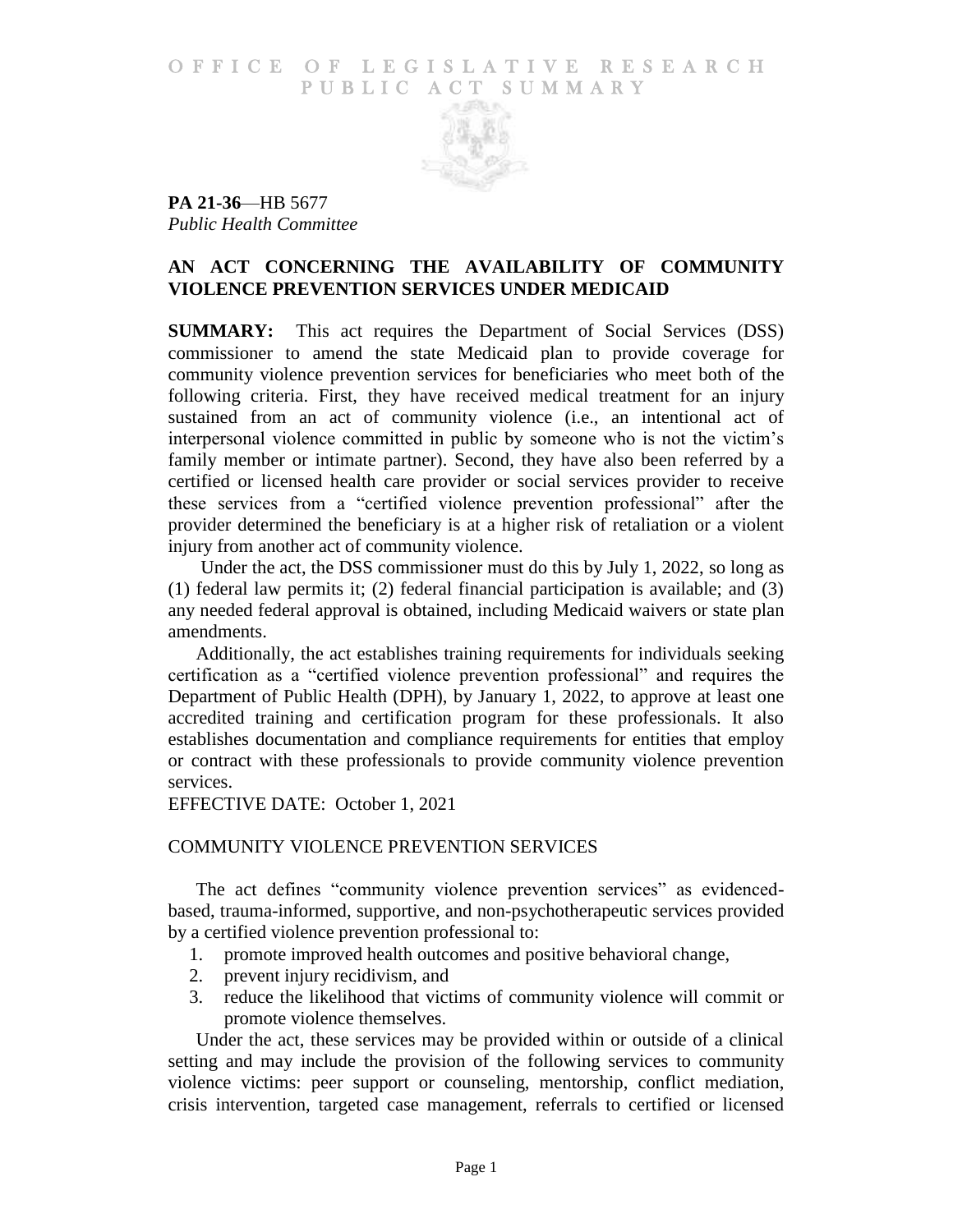health care or social services providers, patient education, or screening services.

# CERTIFIED VIOLENCE PREVENTION PROFESSIONALS

# *Training Requirements*

Under the act, a prevention professional (see BACKGROUND) seeking certification as a certified violence prevention professional must complete a DPHapproved, accredited training and certification program and maintain the certification.

## *Training and Certification Program*

The act requires DPH, by January 1, 2022, to approve at least one accredited training and certification program for certified violence prevention professionals. The program must include at least 35 hours of initial training and address:

- 1. the profound effects of trauma and violence and the basics of traumainformed care;
- 2. community violence prevention strategies, including conflict mediation and retaliation prevention;
- 3. case management and advocacy practices; and
- 4. HIPAA's patient privacy requirements.

Under the act, the program must also include six hours of continuing education every two years.

### *Documentation and Compliance*

The act requires any entity that employs or contracts with a certified violence prevention professional to provide community violence prevention services to:

- 1. maintain documentation that the professional has met the qualifications listed above and
- 2. ensure that the professional complies with any applicable state or federal laws, regulations, rules, or standards of care.

The act also specifies that it does not alter any health care professional's scope of practice.

### *Title Protection*

The act prohibits anyone who is not certified as a violence prevention professional under the act's requirements from using the title "certified violence prevention professional" or any title, words, letters, abbreviations, or insignia indicating or implying that he or she is a certified violence prevention professional.

### **BACKGROUND**